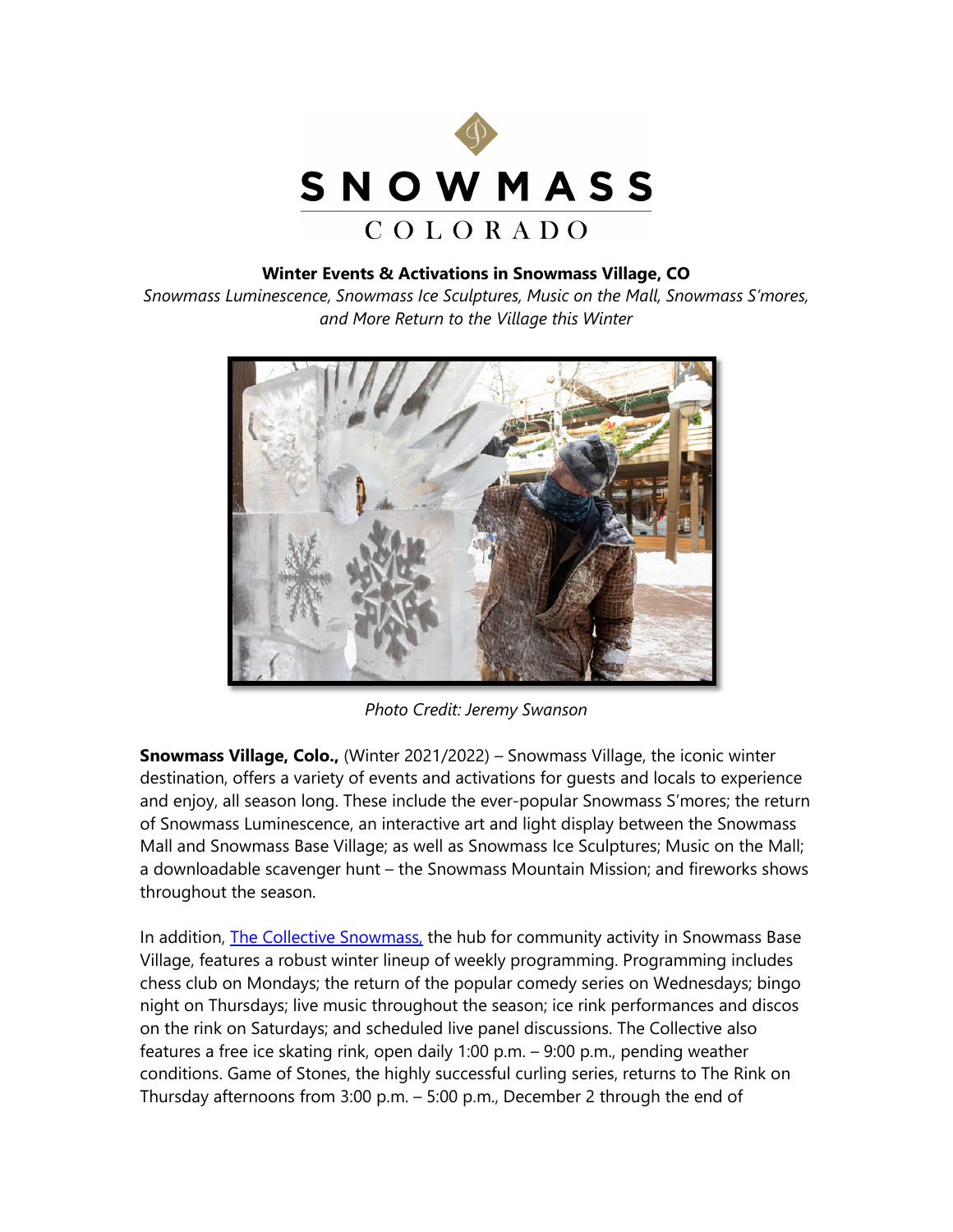February, weather permitting. This winter, visit the Selfie Den, located adjacent to the Game Lounge. The Game Lounge is open daily from 2:00 p.m. – 8:00 p.m. Entry is free before 4:00 p.m. and is \$10/person after 4:00 p.m. For events, hours, and offerings check out [www.TheCollectiveSnowmass.com.](http://www.thecollectivesnowmass.com/)

## **Winter 2021/2022 Winter Activations & Events**

**Snowmass S'mores:** Starting on opening day, guests of all ages can enjoy Snowmass S'mores, free starting at 3:30 p.m. daily throughout the winter season, presented by Snowmass Tourism. Guests can find branded s'mores carts (which resemble oversized marshmallows) in Snowmass Base Village and on the Snowmass Mall, featuring delicious s'mores treats. [www.gosnowmass.com/activity/snowmass-smores/](http://www.gosnowmass.com/activity/snowmass-smores/)

**Snowmass Luminescence:** Snowmass Luminescence, an interactive art and light display presented by Snowmass Tourism and Aspen Snowmass, immerses guests and community members in a dazzling world of light and art, located between Snowmass Base Village and the Snowmass Mall. This year, Snowmass Luminescence features highlights such as the Electric Dandelions, giant steel and acrylic sculptures that represent dandelion flowers during the day and come to life at night as an endless firework display, and The Wave, five hundred individual suspended orbs, brought to life through light and sound, that collectively create a dynamic audiovisual experience, in the form of a sculptural wave. Snowmass Luminescence runs from sunset to 9:00 p.m. daily. [www.gosnowmass.com/activity/snowmass-luminescence/](http://www.gosnowmass.com/activity/snowmass-luminescence/) 

**Red Bull Illume:** Red Bull Illume debuts on December 4 and runs through January 2, 2022. Award-winning photographs from the 2021 Red Bull Illume Image Quest are showcased on Fanny Hill. The world's greatest adventure and action sports imagery contest showcases the most creative and captivating images of the year while also illuminating the lifestyle, culture, and passion of the photographers behind the lenses. Fifty-three renowned photo editors and experts review a total of 41,447 submissions, narrowing down the selection in five voting rounds to reach 256 semifinalists, 56 finalists, 11 category winners, and ultimately, the first-place winner of Red Bull Illume Image Quest 2021. [www.gosnowmass.com/event/redbull-illume/](https://www.gosnowmass.com/event/redbull-illume/)

**Snowmass Ice Sculptures:** From December 8, 2021 - March 2, 2022, enjoy an everevolving ice walk around Snowmass Village. Throughout the season, ice sculptures are placed on the Snowmass Mall and in Snowmass Base Village for guests, locals, and families of all ages to enjoy. Ice sculptures include a full-sized gondola, selfie snowflakes, ice animals, and much more. Watch the sculptures evolve throughout the season with live demos on select Wednesdays from local sculptor, Thomas Barlow. For demo dates and more information, please visit [www.gosnowmass.com/event/ice-sculptures-live](http://www.gosnowmass.com/event/ice-sculptures-live-carving-demo/2021-12-08/)[carving-demo/2021-12-08/.](http://www.gosnowmass.com/event/ice-sculptures-live-carving-demo/2021-12-08/)

**Music on the Mall:** Every Thursday, starting December 2, 2021, through April 14, 2022, Music on Mall returns to Snowmass, featuring live music on the Tower Stage during